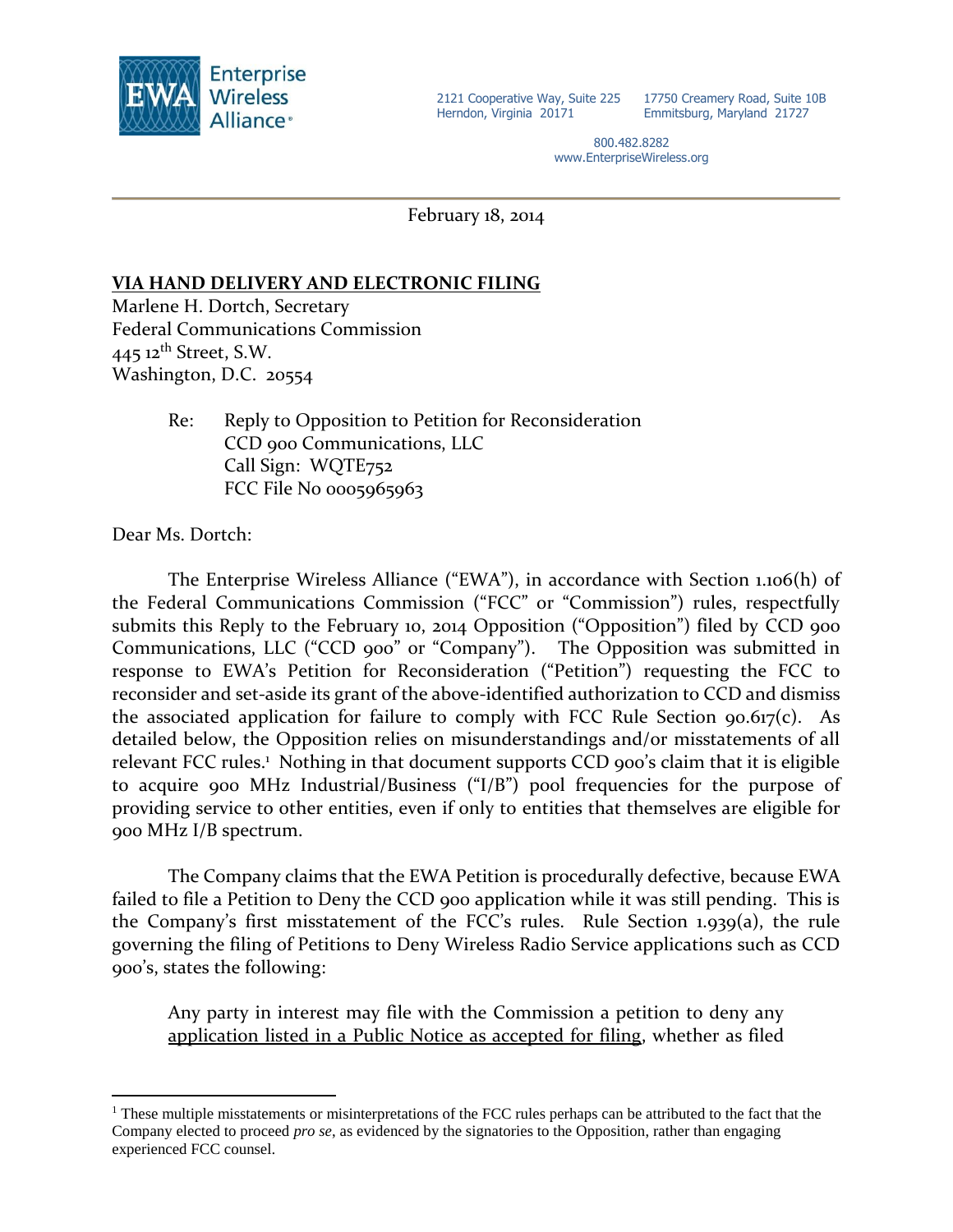originally or upon major amendment as defined in §1.929 of this part (emphasis added).

The application at issue herein was not "listed in a Public Notice as accepted for filing" because it selected "non-common carrier" as its regulatory status in response to Question #41 on its Form 601. This can be confirmed by reviewing the ULS History for the application. No such applications appear on the weekly FCC Accepted for Filing Public Notices. Indeed, the Commission has repeatedly reminded parties that Petitions to Deny do not lie against such applications, although requests for Commission action may be filed pursuant to Rule Section 1.41.<sup>2</sup>

The Company's claim that EWA has no interest affected by grant of its application also is incorrect. EWA was certified by the FCC to recommend appropriate frequencies for various categories of licensees in multiple bands, including the 900 MHz I/B pool of frequencies. It also represents the interests of its I/B–qualified members at the FCC. To the extent applications are granted that are not eligible for those frequencies under the FCC's rules, the pool of available frequencies for EWA's members is diminished. This would be the case even if the instant application were the only one at issue. It is not. As the Opposition seems to acknowledge, EWA has filed Informal Oppositions under Section 1.41 against multiple still-pending applications that are effectively identical to the one at issue herein and, therefore, are equally ineligible to be granted.<sup>3</sup>

CCD 900's substantive arguments in favor of its eligibility for the I/B frequencies in question are equally unavailing. The Opposition includes a lengthy recitation of what the Company contends is support for its claim that applicants may acquire 900 MHz I/B frequencies for the purpose of providing for-profit communications service to private, internal licensees, as long as they promise not to serve individuals or Federal Government users. That is incorrect. FCC Rule Section 90.179 governs the shared use of Part 90 frequencies. Subsection (f) could not be clearer and states the following:

Above 800 MHz, shared use on a for-profit private carrier basis is permitted only by SMR, Private Carrier Paging, LMS, and DSRCS licensees (emphasis added).

 $\overline{a}$ 

<sup>2</sup> *See, e.g.,* S&L Teen Hospital Shuttle, *Memorandum Opinion and Order*, 16 FCC Rcd 8153, 8155 ¶5 & n.14 (2001); *see also* Licenses of National Science Network and Technology, Inc., *Memorandum Opinion and Order*, 18 FCC Rcd 99870 at n. 18 (2003) ("In fact, MRA could not have filed a petition to deny against NSTN's applications, because private land mobile radio applications are not subject to the formal procedures associated with petitions to deny as set forth in Section 1.939 of the Commission's Rules, 47 CFR §1.939. Rather, objections to such applications are governed by the Commission's informal request rules set forth in Section 1.41, 47 CFR §1.41").

<sup>&</sup>lt;sup>3</sup> EWA assumes that the Company meant to reference EWA in n. 1 in the Opposition when CCD 900 stated, "NTCH also filed informal oppositions against a number of applications filed by several different entities, including CCD 900." EWA cannot find any indication in the FCC's records that NTCH has taken an interest in these applications.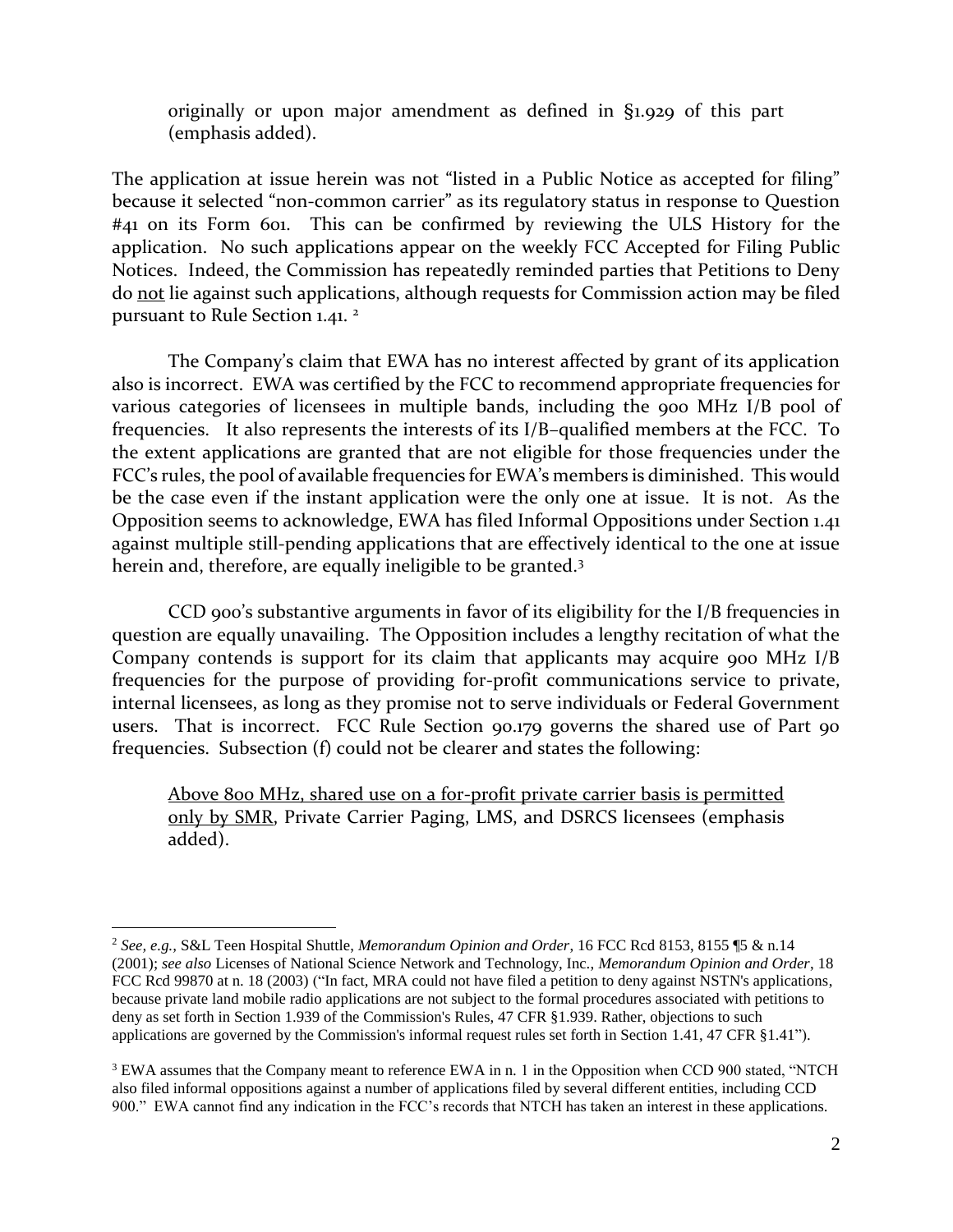Applicants cannot self-select out of the SMR category by claiming that they will restrict the scope of entities that will be served on their system. Section 90.179(f) provides only one option for the provision of for-profit service above 800 MHz – classification as an SMR, which disqualifies the Company from eligibility for I/B frequencies pursuant to Section  $90.617(c)$ .

CCD 900 may disagree with the Commission's decision to so limit eligibility for these frequencies. It may argue that allowing multiple I/B entities to acquire their own licenses and engage a single company to manage their systems, while forbidding the management company from holding the license to provide the same communications service to those same entities, "would defy logic and incorporate a distinction without a difference into the Commission's rules,"<sup>4</sup> but that criticism does not change the rule.<sup>5</sup>

The Company also is incorrect in its apparent argument that prior FCC action on seemingly similar applications requires it to grant CCD 900's request. The fact that the FCC may have made the same error in granting other applications for 900 MHz I/B frequencies with eligibility statements similar to the Company's is of no import. A failure to follow its own rules in prior situations does not obligate the FCC to ignore those rules in the future. EWA will leave to the FCC what, if any, action it should take with regard to those licenses, authorization that are long-since "final" in terms of the FCC's procedural rules. In this instance, however, the FCC has the right, and EWA would suggest the obligation, to set-aside a grant that clearly is not in compliance with applicable FCC rules.

CCD 900's final misstatement of the FCC rules is its claim that even if it were an SMR, it would be eligible for I/B frequencies under the inter-category sharing rules in 90.617(c), since no SMR frequencies are available for assignment. But, Rule Section 90.617(c) does not provide for inter-category sharing between 900 MHz SMR and I/B applicants, only between what had been separate pools of 900 MHz Business and Industrial frequencies.<sup>6</sup> Indeed, in 1990, the FCC expressly determined <u>not</u> to permit 900 MHz intercategory access to I/B frequencies by SMR applicants. 7 Thus, inter-category sharing does not offer an opportunity for an applicant seeking to provide a commercial service to acquire 900 MHz I/B frequencies for that purpose.

 $\overline{a}$ 

<sup>4</sup> Opposition at 5.

<sup>5</sup> Whether a management company can provide identical service to licensees, as is permitted to a private carrier below 800 MHz or an SMR above 800 MHz, will depend on whether the FCC is satisfied that the licensees in the management relationship retain control of their operations, a question of fact to be determined on a case-by-case basis.

<sup>6</sup> These pools were combined into a single I/B pool in 2004. In the Matter of Improving Public Safety Communications in the 800 MHz Band, WT Docket No. 02-55*, Report and Order, Fifth Report and Order, Fourth Memorandum Opinion and Order, and Order*, 19 FCC Rcd 14969 at n. 762 (2004).

<sup>7</sup> *See* In the Matter of Trunking in the Private Land Mobile Radio Services, PR Docket No. 87-2135, *Report and Order*, 5 FCC Rcd 4016 at ¶ 64 (1990).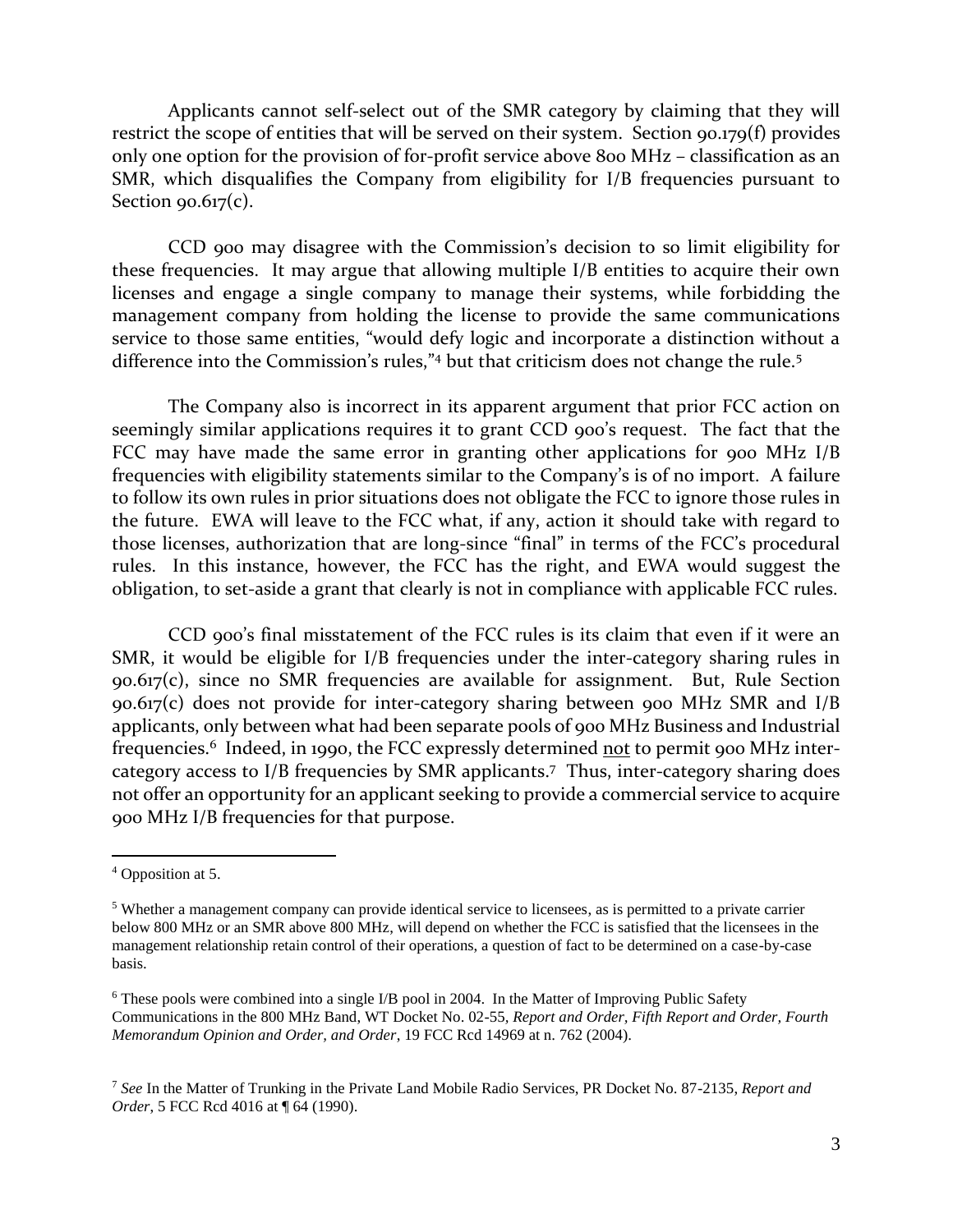The Commission's rules are clear. CCD 900 does not satisfy the FCC requirements for acquiring 900 MHz I/B frequencies. Its grant should be set aside and its application dismissed.

Respectfully submitted,

Jack S. Los h/

President/CEO [mark.crosby@enterprisewireless.org](mailto:mark.crosby@enterprisewireless.org)

Counsel:

Elizabeth R. Sachs Lukas, Nace, Gutierrez & Sachs, LLP 8300 Greensboro Drive, Ste. 1200 McLean, VA 22102 (703) 584-8678 [lsachs@fcclaw.com](mailto:lsachs@fcclaw.com)

February 18, 2014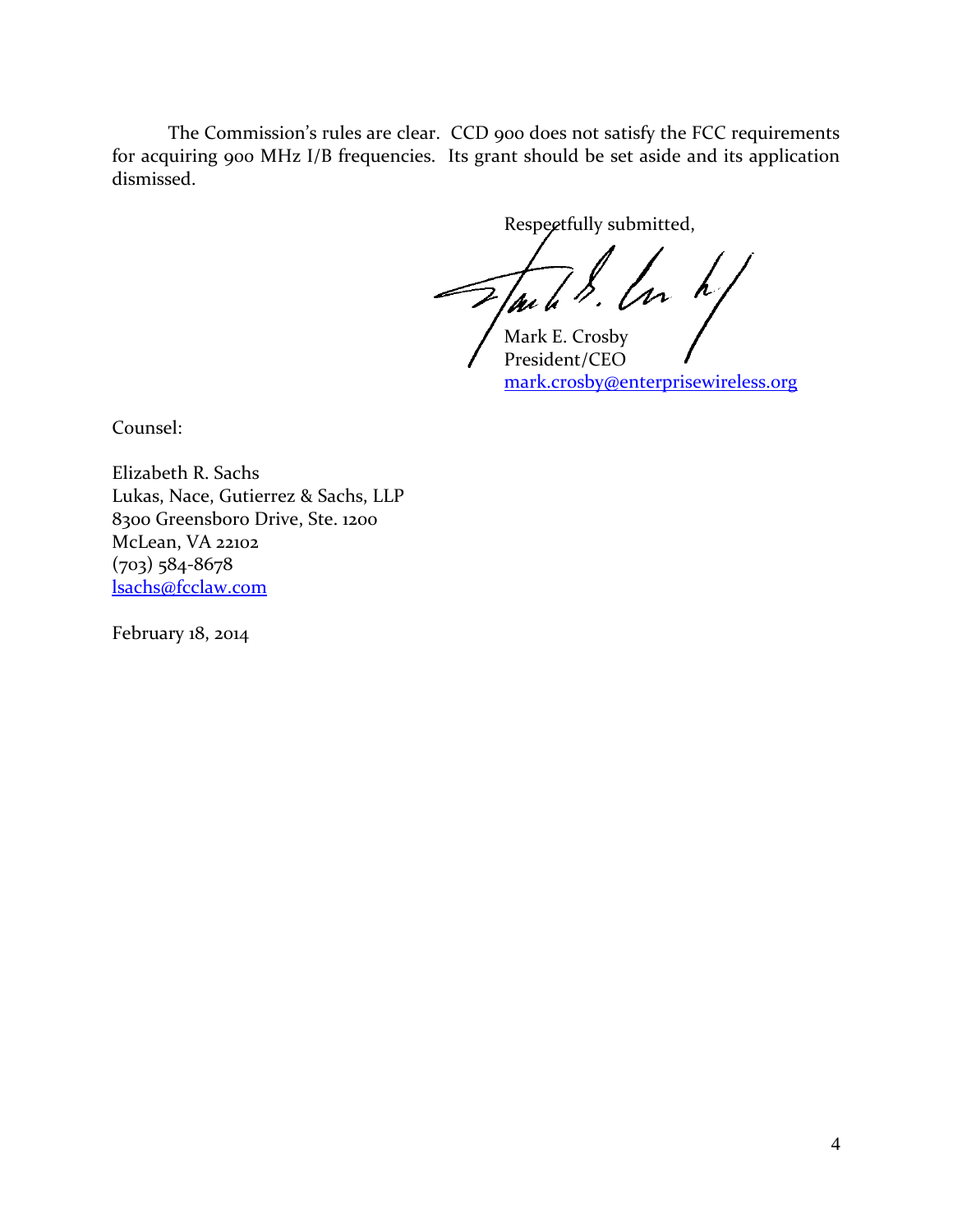# CERTIFICATE OF SERVICE

I, Linda J. Evans, hereby certify that I have, on this  $18<sup>th</sup>$  day of February 2014, caused to be forwarded via electronic mail and first-class mail, postage prepaid, the foregoing letter to the following:

> CCD 900 Communications, LLC 121 Shipmaster Dr. Brigantine, NJ 08203 Attn: Dr. Daniel Ciechanowski [ciechanows@aol.com](mailto:ciechanows@aol.com)

Spectrum Networks Group, LLP 3131 E. Camelback Rd., Ste. 450 Phoenix, AZ 85016 Attn: License Services [licensing@specnetgroup.com](mailto:licensing@specnetgroup.com)

/s/ Linda J. Evans